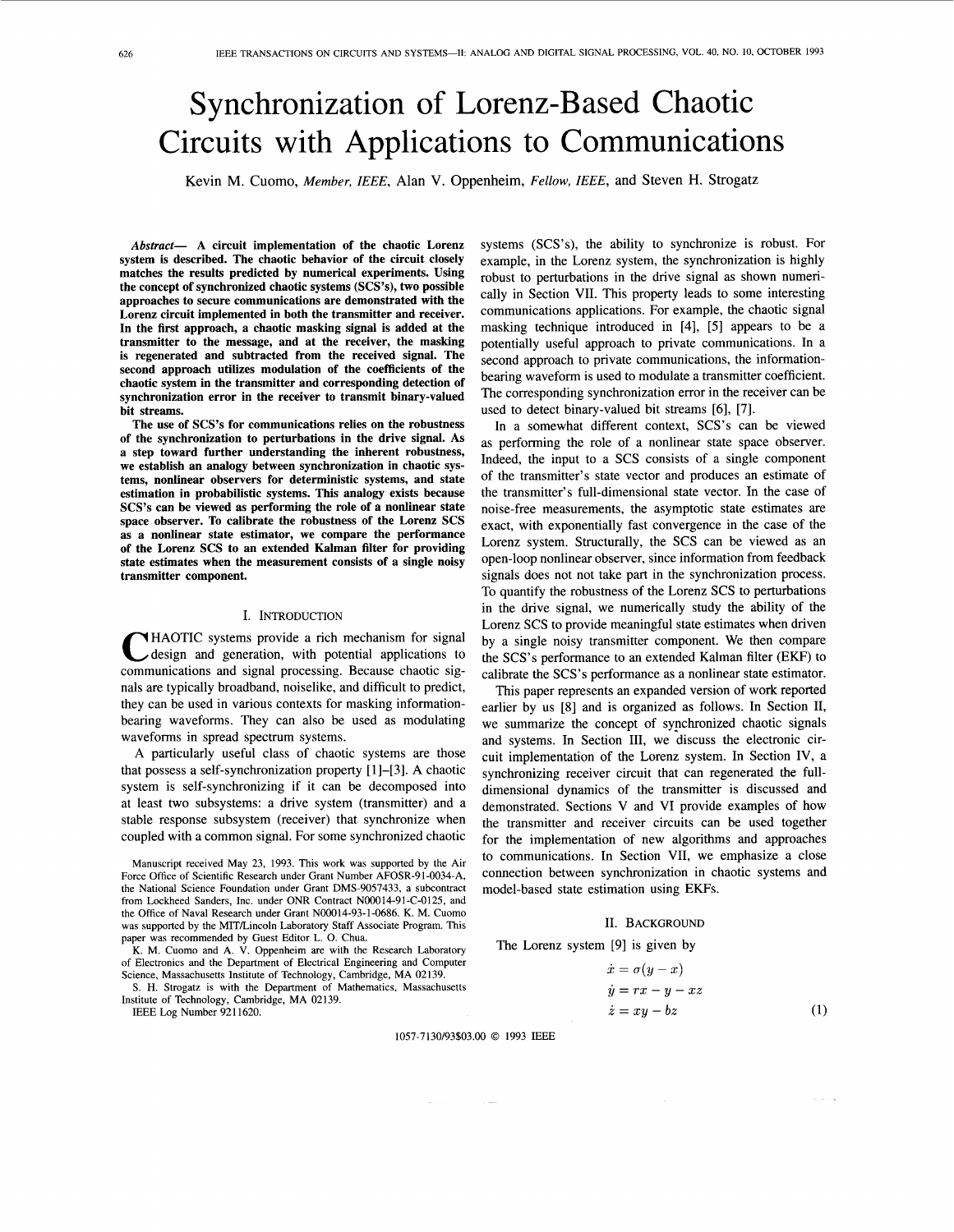<span id="page-1-0"></span>where  $\sigma$ , r, and *b* are parameters. As shown by Pecora and Carroll, the Lorenz system is decomposable into two stable subsystems. Specifically, a stable  $(x_1, z_1)$  response subsystem can be defined by

$$
\begin{aligned}\n\dot{x}_1 &= \sigma(y - x_1) \\
\dot{z}_1 &= x_1y - bz_1\n\end{aligned} \tag{2}
$$

and a second stable  $(y_2, z_2)$  response subsystem by

$$
\dot{y}_2 = rx - y_2 - xz_2 \n\dot{z}_2 = xy_2 - bz_2
$$
\n(3)

Equation (1) can be interpreted as the drive system, since its dynamics are independent of the response subsystems. Equations (2) and (3) represent dynamical response systems that are driven by the drive signals  $y(t)$  and  $x(t)$ , respectively. The eigenvalues of the Jacobian matrix for the  $(x_1, z_1)$  subsystems are both negative, thus,  $|x_1 - x|$  and  $|z_1 - z| \rightarrow 0$  as  $t \rightarrow \infty$ . Also, it can be shown numerically that the Lyapunov exponents of the  $(y_2, z_2)$  subsystem are both negative; thus,  $|y_2 - y|$  and  $|z_2 - z| \rightarrow 0$  as  $t \rightarrow \infty$ .

As we show below, the two response subsystems can be used together to regenerate the full-dimensional dynamics that are evolving at the drive system. Specifically, if the input signal to the  $(y_2, z_2)$  subsystem is  $x(t)$ , then the output  $y_2(t)$ can be used to drive the  $(x_1, z_1)$  subsystem and subsequently generate a "new"  $x(t)$  in addition to having obtained, through synchronization,  $y(t)$  and  $z(t)$ . It is important to recognize that the two response subsystems given by (2) and (3) can be *combined* into a single system having a three-dimensional state space. This produces a full-dimensional response system that is structurally similar to the drive system (1). Further discussion of this result is given below in the context of the circuit implementations.

# **111.** THE TRANSMITTER CIRCUIT

**A** direct implementation of (1) with an electronic circuit presents one major difficulty: The state variables in (1) occupy a wide dynamic range with values that exceed reasonable power supply limits. However, this difficulty can be eliminated by a simple transformation of variables. Specifically, for the coefficients  $\sigma$ ,  $r$ , and  $b$  used here, an appropriate transformation is  $u = x/10$ ,  $v = y/10$ , and  $w = z/20$ . With this scaling, the Lorenz equations are transformed to<br>  $\dot{u} = \sigma(v - u)$ 

$$
\dot{u} = \sigma(v - u)
$$
  
\n
$$
\dot{v} = ru - v - 20uw
$$
  
\n
$$
\dot{w} = 5uv - bw.
$$
 (4)

This system, which we refer to as the transmitter, can be more easily implemented with an electronic circuit because the state variables all have similar dynamic range and circuit voltages remain well within the range of typical power supply limits.

An analog circuit implementation of the circuit in the equations in (4) is shown in Fig. 1. The operational amplifiers  $(1)$ – $(8)$  and associated circuitry perform the operations of addition, subtraction, and integration. Analog multipliers implement the nonlinear terms in the circuit equations. By



Fig. 1. Lorenz-based chaotic circuit.

applying standard node analysis techniques to the circuit of Fig. 1, a set of state equations that govern the dynamical behavior of the circuit can be obtained. This set of equations<br>
is given by<br>  $\dot{u} = \frac{1}{R_5 C_1} \left[ \frac{R_4}{R_1} v - \frac{R_3}{R_2 + R_3} \left( 1 + \frac{R_4}{R_1} \right) u \right]$ is given by

$$
\begin{split}\n\dot{u} &= \frac{1}{R_5 C_1} \left[ \frac{R_4}{R_1} v - \frac{R_3}{R_2 + R_3} \left( 1 + \frac{R_4}{R_1} \right) u \right] \\
\dot{v} &= \frac{1}{R_{15} C_2} \left[ \frac{R_{11}}{R_{10} + R_{11}} \left( 1 + \frac{R_{12}}{R_8} + \frac{R_{12}}{R_9} \right) \left( 1 + \frac{R_7}{R_6} \right) u \right. \\
&\quad - \frac{R_{12}}{R_8} v - \frac{R_{12}}{R_9} u w \right] \\
\dot{w} &= \frac{1}{R_{20} C_3} \left[ \frac{R_{19}}{R_{16}} u v - \frac{R_{18}}{R_{17} + R_{18}} \left( 1 + \frac{R_{19}}{R_{16}} \right) w \right].\n\end{split} \tag{5}
$$

An examination of these equations shows that the circuit time scale can be easily adjusted by changing the values of the three capacitors  $C_1$ ,  $C_2$ , and  $C_3$  by a common factor. Thus, if a factor of *R* increase in signal bandwidth is desired, it can be achieved by dividing the three capacitor values by the same factor. In addition, the coefficients  $\sigma$ ,  $r$ , and  $b$  can be independently varied by adjusting the corresponding resistors *Rg, Rll,* and *Rls.* This property allows for a simple way to independently vary the coefficients of the circuit equations. For the component values' we have chosen, *(5)* is equivalent to (4) after rescaling time by a factor of 2505. The resulting coefficients are  $\sigma = 16$ ,  $r = 45.6$ , and  $b = 4$ .

To illustrate the chaotic behavior of the transmitter circuit, an analog-to-digital *(AD)* data recording system was used to sample the appropriate circuit outputs at 48-kHz rate and with 16-bit resolution. [Fig. 2](#page-2-0) shows a sample function and averaged power spectrum corresponding to the circuit waveform  $u(t)$ . The power spectrum is broadband, which is typical of a chaotic signal. Fig. 2(b) also shows the power spectrum obtained from a numerical simulation of the Lorenz equations. As we see, the performance of the circuit and the simulation are consistent. [Fig. 3](#page-2-0) shows the circuit's chaotic attractor projected onto the  $uv$ -plane and  $uw$ -plane, respectively. These data were obtained from the circuit using the stereo recording capability of the A/D system to simultaneously sample the  $x$ -axis and  $y$ -axis signals at a 48-kHz rate and with 16-b resolution. A more detailed analysis of the transmitter circuit is given in [6].

<sup>1</sup> Resistors (kΩ): R1, R2, R3, R4, R6, R7, R13, R14, R16, R17,  $R19 = 100 R5, R10 = 49.9 R8 = 200 R9, R12 = 10 R11 = 63.4$  $R15 = 40.2 R18 = 66.5 R20 = 158$  Capacitors (pF): C1, C2, C3 = 500 Op-Amps (1)-(8): LF353 Multipliers: AD632AD.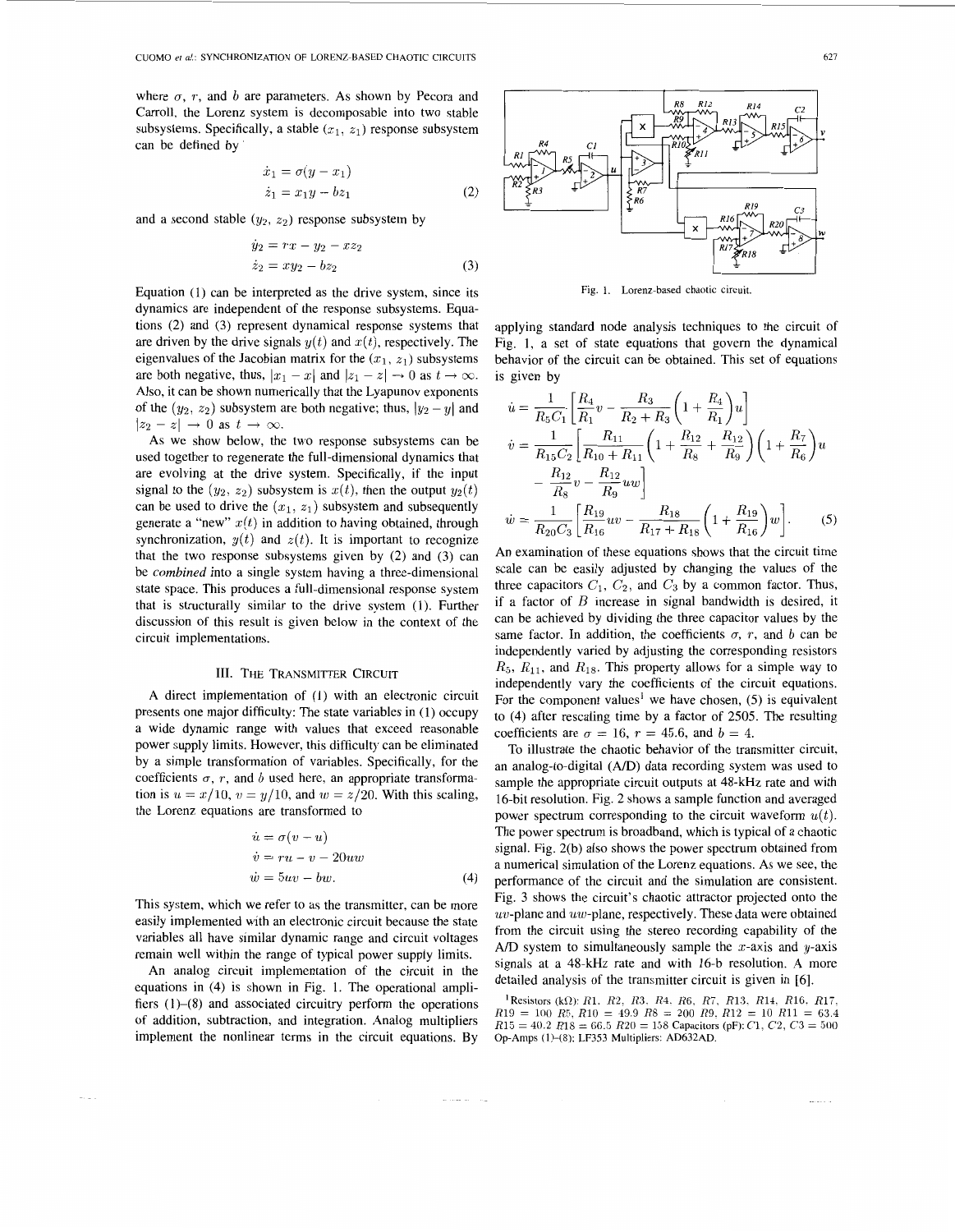<span id="page-2-0"></span>

**spectrum of** *u(t).*  **Fig. 2.** Circuit data: (a) A sample function of  $u(t)$ . (b) Averaged power



**Chaotic attractor projected onto uw-plane. Fig.** *3.* **Circuit data: (a) Chaotic attractor projected onto uv-plane. (b)** 

# Iv. **THE RECEIVER CIRCUIT**

**A** full-dimensional response system that will synchronize to the chaotic signals at the transmitter (4) is given by

$$
\dot{u}_r = \sigma(v_r - u_r)
$$
  
\n
$$
\dot{v}_r = ru - v_r - 20uw_r
$$
  
\n
$$
\dot{w}_r = 5uv_r - bw_r
$$
 (6)

This system is obtained from the transmitter equations by renaming variables from  $(u, v, w)$  to  $(u_r, v_r, w_r)$  and then substituting  $u(t)$  for  $u_r(t)$  in the second and third equations. We refer to this system as the receiver in light of some potential communications applications. We denote the transmitter state variables collectively by the vector  $\mathbf{d} = (u, v, w)$  and the receiver variable by the vector  $\mathbf{r} = (u_r, v_r, w_r)$  when convenient.

By defining the dynamical errors by  $e = d - r$ , it is straightforward to show that synchronization in the Lorenz system is a result of stable error dynamics between the transmitter and receiver. Assuming that the transmitter and receiver coefficients are identical, a set of equations that governs the error dynamics is given by

$$
\begin{aligned}\n\dot{e}_1 &= \sigma(e_2 - e_1) \\
\dot{e}_2 &= -e_2 - 20u(t)e_3 \\
\dot{e}_3 &= 5u(t)e_2 - be_3\n\end{aligned}
$$

The error dynamics are globally asymptotically stable at the origin, provided that  $\sigma$ ,  $b > 0$ . This result follows by considering the 3-D Lyapunov function defined by

$$
E(e, t) = \frac{1}{2} \left( \frac{1}{\sigma} e_1^2 + e_2^2 + 4e_3^2 \right)
$$

The time rate of change of  $E(e, t)$  along the trajectories is given by

$$
\dot{E}(e, t) = \frac{1}{\sigma}e_1\dot{e}_1 + e_2\dot{e}_2 + 4e_3\dot{e}_3
$$

$$
= -\left(e_1 - \frac{1}{2}e_2\right)^2 - \frac{3}{4}e_2^2 - 4be_3^2
$$

Since  $E$  is positive definite and  $\dot{E}$  is negative definite, Lyapunov's theorem (Theorem 10.2 in [10]) implies that  $e(t) \rightarrow 0$ as  $t \rightarrow \infty$ . Therefore, synchronization occurs as  $t \rightarrow \infty$ . In the Appendix, we show that the rate of synchronization is exponentially fast. Note also that the transmitter and receiver need not be operating chaotically for synchronization to occur. In [ 111, a similar Lyapunov argument is given for the synchronization of the  $(y, z)$  subsystem of the Lorenz equations.

An electronic implementation of the receiver equations **(6)**  is shown in [Fig. 4.](#page-3-0) Comparison of the receiver circuit with the transmitter circuit of [Fig. 1](#page-1-0) shows that they are virtually identical, with the only difference being that the drive signal  $u(t)$  replaces the receiver signal  $u_r(t)$  at a key point in the circuit. The practical advantage of this similarity is that the transmitter and receiver circuits can be built in an identical way, which helps to achieve perfect synchronization between the transmitter and receiver.

To illustrate the synchronization performance of the receiver circuit, the appropriate transmitter and receiver signals were simultaneously recorded using the stereo recording capability of the *A/D* system. In Fig. 5(a), a plot of the actual circuit outputs  $u(t)$  versus  $u_r(t)$  is shown. Fig. 5(b) shows a similar plot for the circuit outputs  $v(t)$  and  $v_r(t)$ . The 45° lines indicate that nearly perfect synchronization is achieved and maintained between the transmitter and receiver. The circuit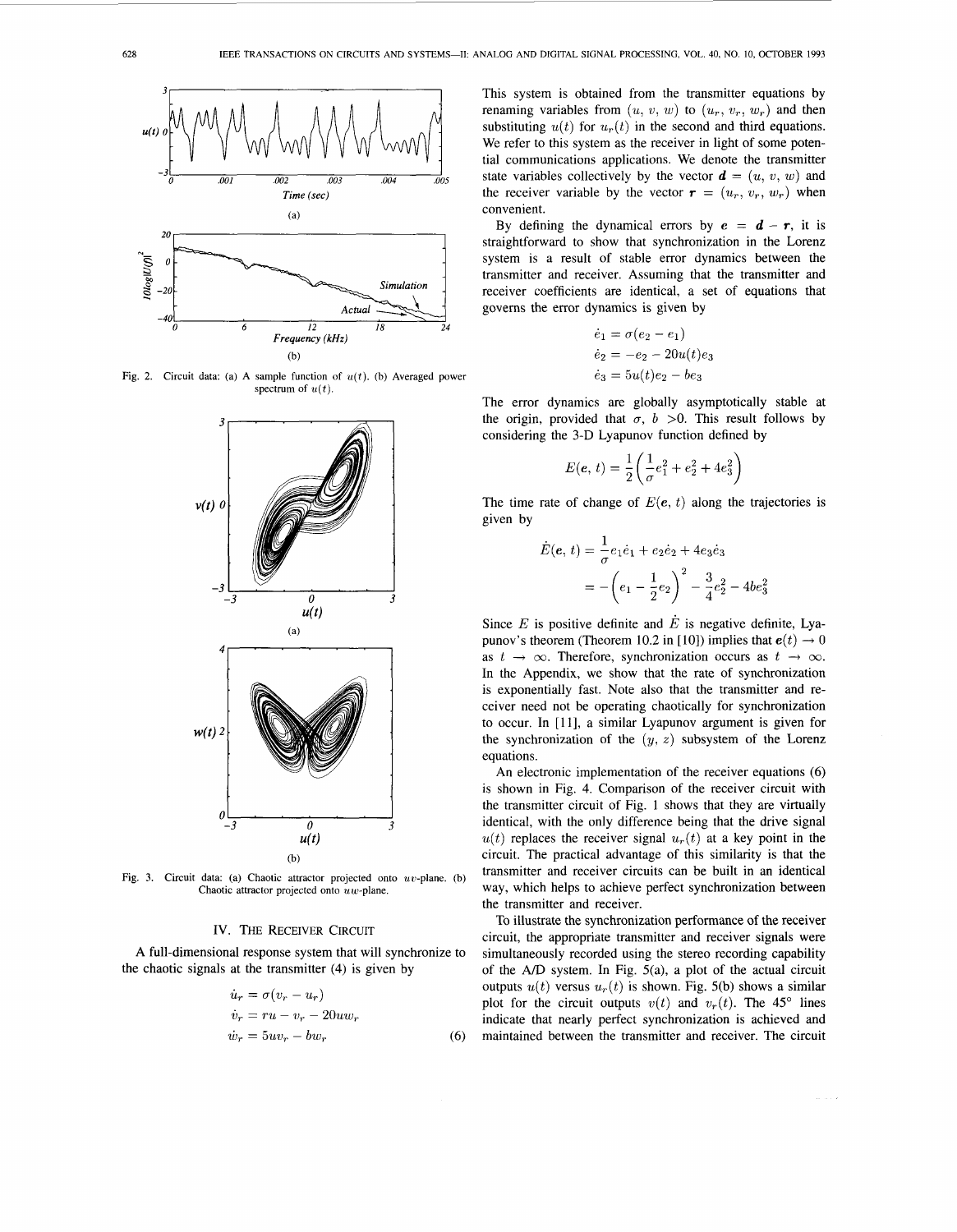<span id="page-3-0"></span>

Fig. 4. Synchronizing chaotic receiver circuit.



 $u(t)$  versus  $u_r(t)$ . (b)  $v(t)$  versus  $v_r(t)$ . Fig. *5.* Circuit data: Synchronization of transmitter and receiver signals. (a)

outputs shown in Fig. 5 reflect a time span of several minutes, indicating considerable stability of the synchronization.

# V. CHAOTIC SIGNAL MASKING

**A** potential approach to communications applications is based on chaotic signal masking and recovery [4]-[8]. In signal masking, a noiselike masking signal is added at the transmitter to the information-bearing signal  $m(t)$ , and at the receiver the masking is removed. In our system, the basic idea is to use the received signal to regenerate the masking signal at the receiver and subtract it from the received signal to recover  $m(t)$ . This can be done with the synchronizing receiver circuit, since the ability to synchronize is found experimentally to be robust,



i.e., is not highly sensitive to perturbations in the drive signal and thus can be done with the masked signal. It is interesting to note that this idea is not restricted to just the Lorenz circuit, but has wider potential. For example, Kocarev et al. [12] have also demonstrated our signal masking concept in [4], *[5]* by using Chua's circuit.

Although there are many possible variations, consider, for example, a transmitted signal of the form  $s(t) = u(t) + m(t)$ . It is assumed that for masking, the power level of  $m(t)$  is significantly lower than that of  $u(t)$ . The dynamical system implemented at the receiver is

$$
\dot{u}_r = 16(v_r - u_r)
$$
  
\n
$$
\dot{v}_r = 45.6s(t) - v_r - 20s(t)w_r
$$
  
\n
$$
\dot{w}_r = 5s(t)v_r - 4w_r.
$$

If the receiver has synchronized with  $s(t)$  as the drive, then  $u_r(t) \simeq u(t)$ , and consequently  $m(t)$  is recovered as  $\hat{m}(t)$  =  $s(t) - u_r(t)$ . Fig. 6 illustrates the approach.

Using the transmitter and receiver circuits, we demonstrate the performance of this system in [Fig. 7](#page-4-0) with a segment of speech from the sentence, "He has the bluest eyes." As indicated in Fig. 8, the power spectra of the chaotic masking signal  $u(t)$  and the speech are highly overlapping, with an average signal-to-masking ratio of approximately *-20* dB. Fig. 7(a) and (b) shows the original speech  $m(t)$  and the recovered speech signal  $\hat{m}(t)$ , respectively. For plotting purposes, these signals were low-pass filtered and downsampled. Clearly, the speech signal was recovered, and was of reasonable quality in informal listening tests.

# VI. CHAOTIC BINARY COMMUNICATIONS

As a second illustration of the potential use of synchronized chaotic systems in communications, we describe a system to transmit and recover binary-valued bit streams [6]. The basic idea is to modulate a transmitter coefficient with the information-bearing waveform and to transmit the chaotic drive signal. At the receiver, the coefficient modulation will produce a synchronization error between the received drive signal and the receiver's regenerated drive signal with an error signal amplitude that depends on the modulation. Using the synchronization error, the modulation can be detected.

This modulation/detection process is illustrated in [Fig. 9.](#page-4-0) In this figure, the coefficient *b* of the transmitter (4) is modulated by the information-bearing waveform,  $m(t)$ . The information is carried over the channel by the chaotic signal  $u_m(t)$ . The noisy received signal  $r(t) = u_m(t) + n(t)$  serves as the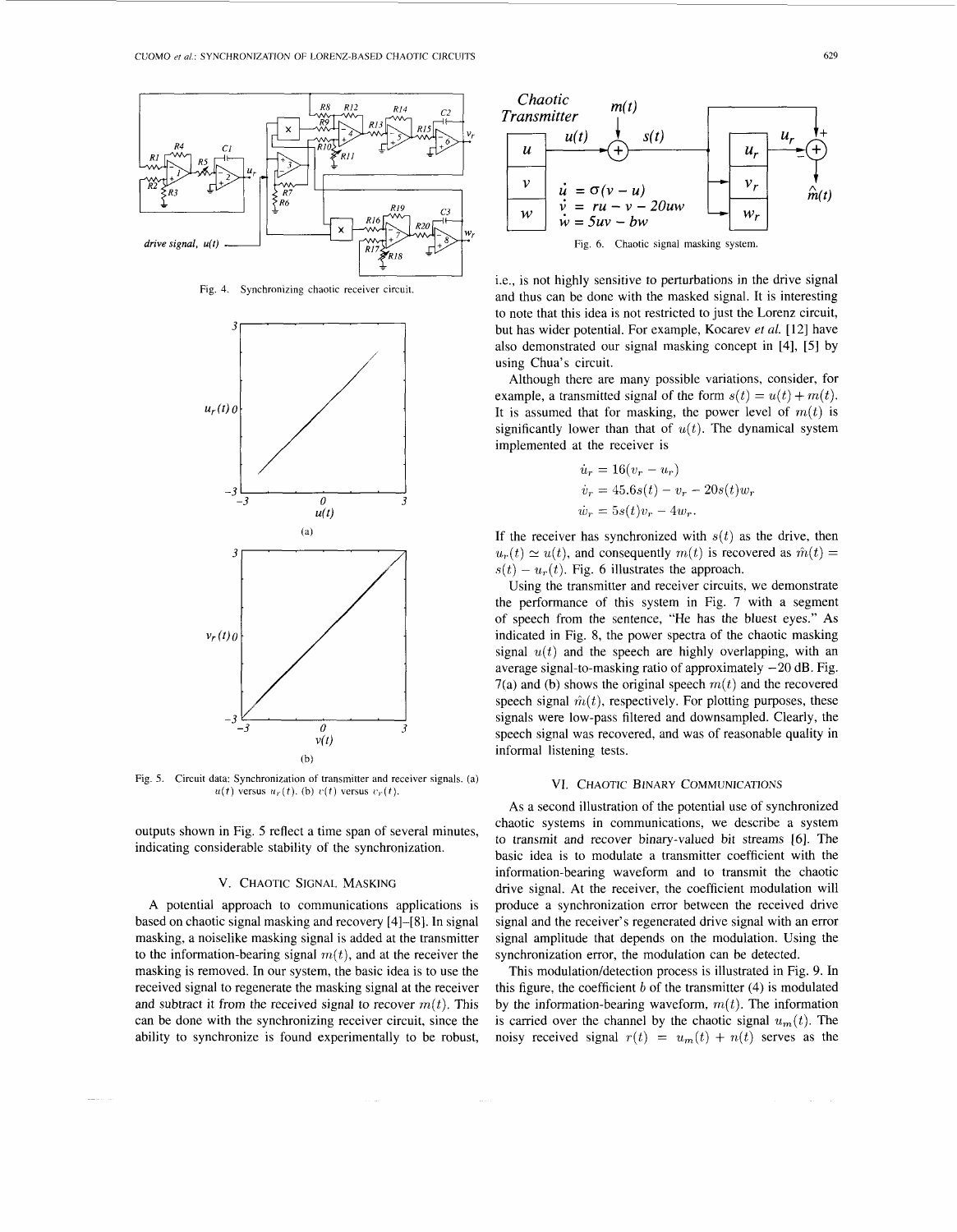<span id="page-4-0"></span>

Fig. 7. Circuit data: Speech waveforms. (a) Original. (b) Recovered.



Fig. 8. Circuit data: Power spectra of chaotic masking and speech signals.





driving input to the receiver. At the receiver, the modulation is detected by forming the difference between  $r(t)$  and the reconstructed drive signal  $u_r(t)$ . If we assume that the signalto-noise ratio (SNR) of  $r(t)$  is large, the error signal  $e_1(t)$  =  $r(t) - u_r(t)$  will have a small average power if no modulation is present. However, if, for example, the information waveform is a binary valued bit stream, with a "1" representing a coefficient mismatch and a *"0"* representing no coefficient mismatch, then  $e_1(t)$  will be relatively large in amplitude during the time period that a "1" is transmitted and small in amplitude during a *"0'* transmission. The synchronizing receiver can thus be viewed as a form of matched filter for the chaotic transmitter signal  $u(t)$ .

To illustrate the technique, we use a square-wave for  $m(t)$ as shown in Fig. 10(a). The square-wave produces a variation



power. (c) Recovered waveform. Fig. IO. Circuit data: (a) Modulation waveform. (b) Synchronization error

in the transmitter coefficient *b* with the zero-bit and onebit coefficients corresponding to  $b(0) = 4$  and  $b(1) = 4.4$ , respectively. In [6], we show that the averaged power spectrum of the drive signal with and without the embedded square-wave present are very similar. Fig. 10(b) shows the synchronization error power,  $e_1^2(t)$ , at the output of the receiver circuit. The coefficient modulation produces significant synchronization error during a "1" transmission and very little error during a *"0"* transmission. [Fig.](#page-1-0) 10(c) illustrates that the square-wave modulation can be reliably recovered by low-pass filtering the synchronization error power waveform and applying a threshold test. The allowable data rate is, of course, dependent on the synchronization response time of the receiver system. Although we have used a low bit rate to demonstrate the technique, the circuit time scale can be easily adjusted to allow much faster bit rates.

Note that the ability to communicate digital bit streams using this method does not depend on the periodic nature of the square-wave used to demonstrate the technique. The results apply to aperiodic or random bit streams as well. A similar approach using Chua's circuit has also been shown to work by Parlitz *et al.* [13].

# VII. CHAOTIC SYNCHRONIZATION AND NONLINEAR STATE ESTIMATION

Synchronized chaotic systems obtain state estimates of a nonlinear deterministic system through the stability of the error dynamics between transmitter and receiver. This seems analogous to using EKF's to produce state estimates of nonlinear probabilistic systems. However, SCS's have an open-loop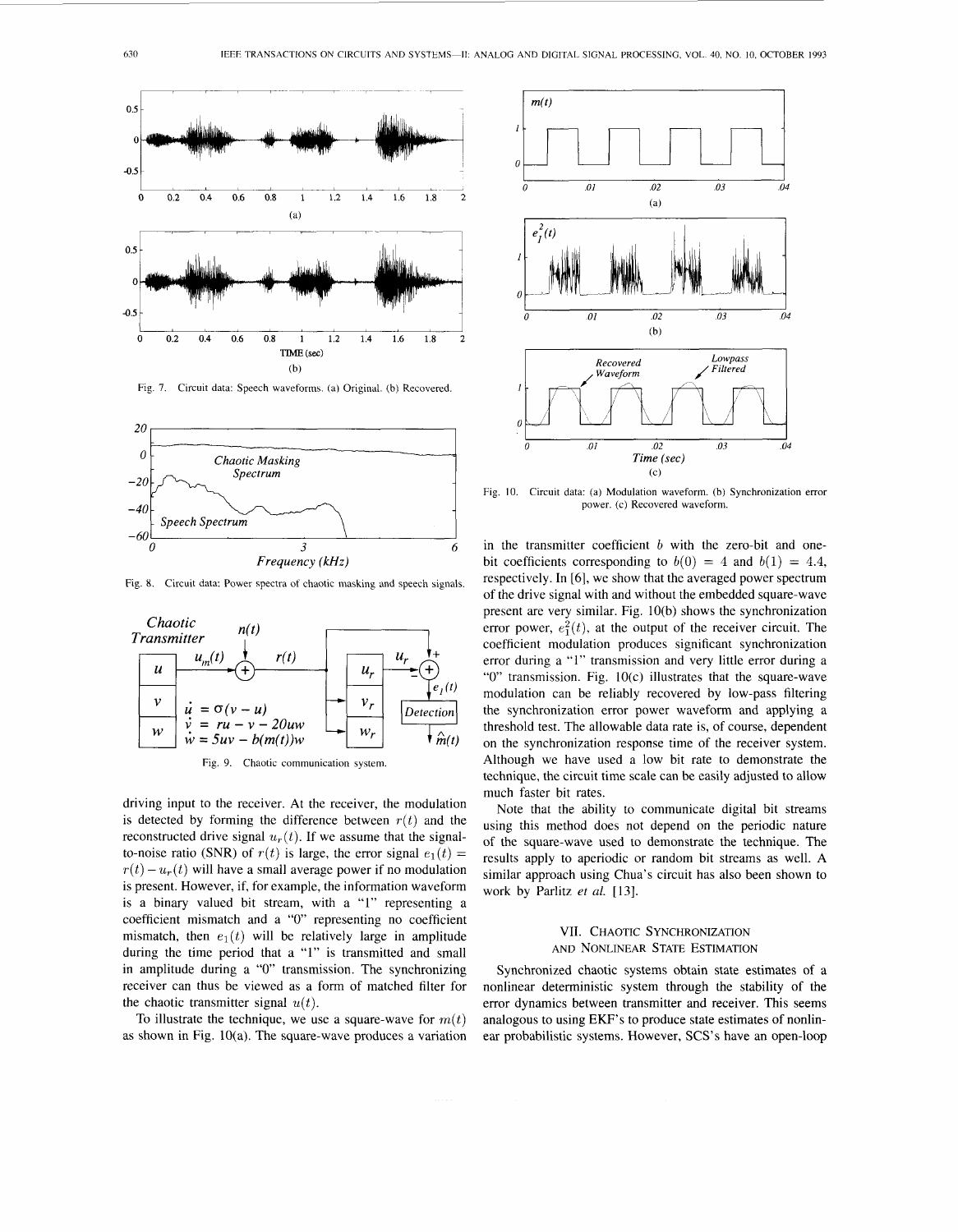structure, and it is not obvious that the SCS can provide robust state estimates when driven by a noisy drive signal. As a step toward further understanding the inherent robustness of the Lorenz SCS, we compare the performance of the Lorenz SCS to an EKF algorithm. The implementation of the EKF is discussed below.

# *7.1. EKF Implementation*

Probabilistic state estimates of the Lorenz system can be obtained with an EKF by expressing the Lorenz system dynamics and measurement model as a dynamical system of the form

$$
\dot{\boldsymbol{x}} = \boldsymbol{f}(\boldsymbol{x}(t)) + \boldsymbol{w}(t) \n y(t) = H\boldsymbol{x}(t) + v(t)
$$
\n(7)

where  $w(t)$  and  $v(t)$  represent zero-mean Gaussian white noise sources having spectral intensities  $Q(t)$  and  $R(t)$ , respectively. The process noise  $w(t)$ , and measurement noise,  $v(t)$ , are assumed to be uncorrelated, i.e.,  $E\{\mathbf{w}(t)v(\tau)\} = 0$  for all  $t$  and  $\tau$ . For our purposes, the observation matrix *H* will be constant with only a single nonzero entry. Specifically, since the observations consist of only the noisy  $x$  component, the observation matrix *H* is given by the row vector  $H = \begin{bmatrix} 1 & 0 & 0 \end{bmatrix}$ .

Although, in principle, there should be no process noise term in (7) because the dynamical system that we are studying is given, numerical experiments have shown that the process noise is essential in order to avoid rapid divergence of the Kalman filter state estimates for the Lorenz system. A reason for the divergence becomes clear when considering the form of the EKF corresponding to (7). Specifically, the EKF corresponding to (7) is given by

$$
\hat{\boldsymbol{x}} = \boldsymbol{f}(\hat{\boldsymbol{x}}(t)) + K(t)[y(t) - H\hat{\boldsymbol{x}}(t)] \tag{8}
$$

where  $\hat{x}$  is the current state estimate and  $K(t)$  is the Kalman gain. Although (8) captures the exact nonlinear dynamics of the system, the state estimates will diverge if the Kalman gain,  $K(t)$  becomes small. This follows from the fact that a chaotic system possesses a sensitive dependence on initial conditions, and any error in the current state estimate will be amplified if  $K(t)$  is nearly zero.

Linearizing (7) about the current state estimate, the following incremental system, which is valid for small  $\delta x(t)$  is obtained as follows:

$$
\delta \dot{\boldsymbol{x}} = F(\hat{\boldsymbol{x}}(t)) \delta \boldsymbol{x}(t) + \boldsymbol{w}(t)
$$
  

$$
\nu(t) = H \delta \boldsymbol{x}(t) + v(t)
$$
 (9)

The time-varying matrix  $F(\hat{x}(t))$  corresponds to the Jacobian matrix of the Lorenz system evaluated at the current state estimate. Since (9) represents a linear time-varying system, the Kalman filter error covariance,  $P(t)$  is governed by the matrix Riccati equation given below:

$$
\dot{P} = F(\hat{\boldsymbol{x}}(t))P(t) + P(t)F^{T}(\hat{\boldsymbol{x}}(t))
$$

$$
+ Q(t) - P(t)H^{T}R^{-1}(t)HP(t)
$$

$$
K(t) = P(t)H^{T}R^{-1}(t).
$$
 (10)



Fig. 11. Numerical experiment.

Equations (8) and (10) determine the EKF state estimates for the Lorenz system. In [6], we also discuss the implementation of a linearized EKF that uses the state estimates from the Lorenz SCS as the nominal trajectory. This approach improves the robustness of the linearized EKF to uncertainties in the transmitter's initial condition.

# *7.2. Performance Comparisons*

In this subsection, we compare the relative performance of the Lorenz SCS and EKF in terms of the input and output SNR. The numerical experiment used to evaluate the output SNR of these state estimators is illustrated in Fig. 11. As indicated, the transmitted signal  $x(t)$  corresponds to the x component of the Lorenz system. The input signal to both the SCS and EKF consists of the transmitted chaotic drive signal plus zero-mean Gaussian white noise. Both estimators receive the identical input sample values, i.e., the received signal  $x(t) + v(t)$  is simultaneously observed by the SCS and EKF. An initial rest condition is imposed on the SCS, and the EKF is initialized by using the true state of the transmitter at  $t = 0$ . State estimates were computed numerically for 10 s and the first few seconds of data were discarded to eliminate initial transient effects. The output SNR was then computed for the state estimates from the remaining data.

Fig. 12 shows a performance comparison in terms of input/output SNR. The solid curves correspond with state estimates from the EKF, and the dashed curves correspond with state estimates from the SCS. The performance of the SCS and EKF are comparable over a wide range of input SNR's. A threshold effect is evident for both the SCS and EKF at low-input SNR's. Above the threshold, however, the normalized error in the synchronization of each state variable is approximately 10 db less than the normalized error in the drive signal  $x(t)$ . We also point out that the SCS is able to provide meaningful state estimates when starting from any initial condition. The EKF, however, requires accurate initial conditions, or the state estimates may rapidly diverge.

# *7.3. Modeling Errors*

As a matter of practical significance, we numerically evaluate the sensitivity of the Lorenz SCS and EKF to coefficient modeling errors at the receiver. For this experiment, the transmitter coefficients are held fixed, and all of the receiver coefficients are treated as uniformly distributed random variables having mean values equal to the corresponding transmitter coefficient. The variance of the receiver coefficients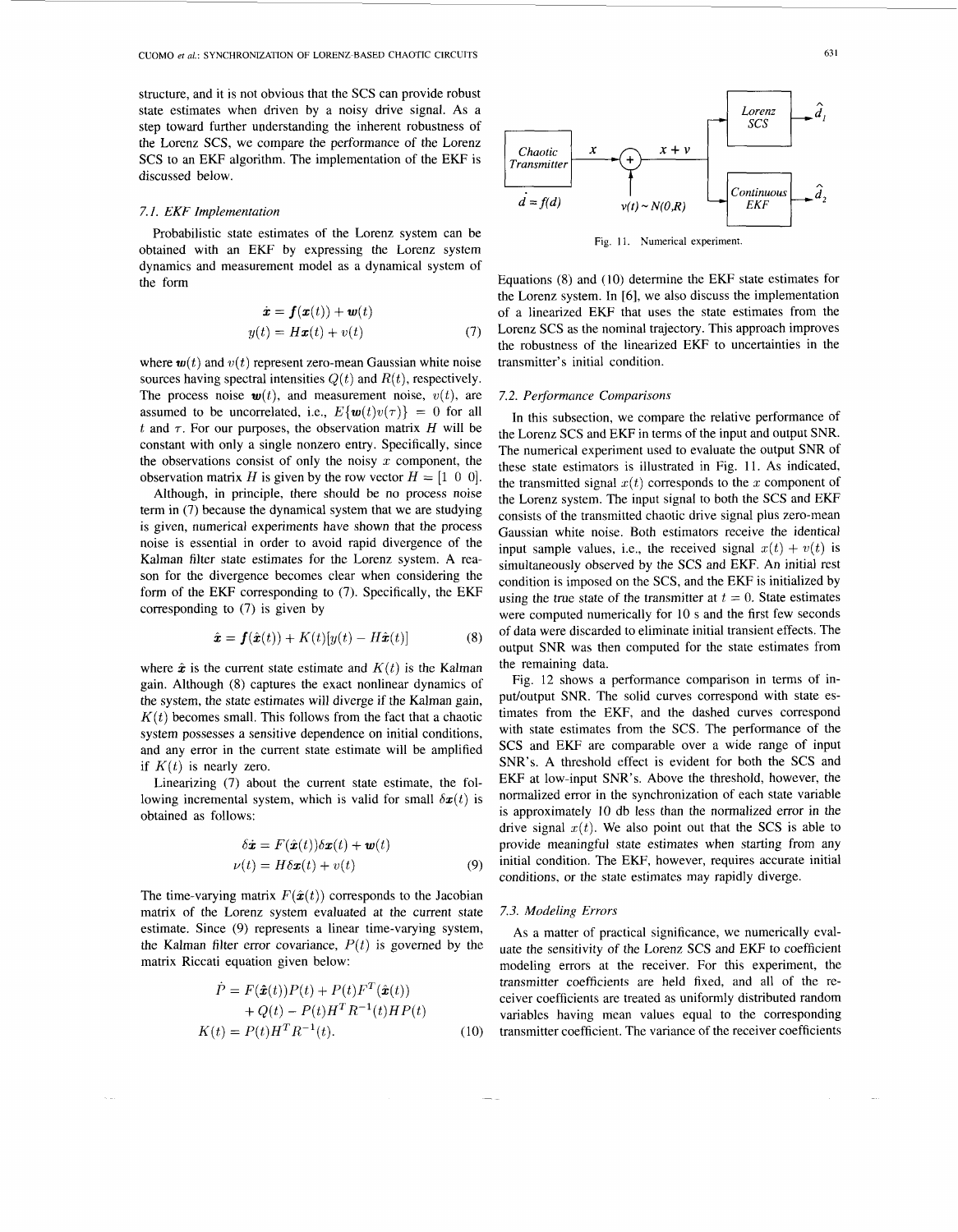



depend on the percentage modeling error being tested, where modeling error is defined as the ratio of the standard deviation to the mean value of the receiver coefficients.

Fig. 13 shows a sensitivity comparison between the Lorenz SCS and EKF state estimators, where the input signal corresponds to the transmitters's noisy  $x$  component having a 10-dB input SNR. These curves were generated by selecting receiver coefficients from ten independent trials having the indicated error. The slopes of these curves indicate that the sensitivity of these two state estimators is nearly the same over the range of modeling errors tested.

#### **APPENDIX**

To show that  $e(t)$  decays at least exponentially fast, let  $V = \frac{1}{2}e_2^2 + 2e_3^2$ . Then, *V* decays at least exponentially fast because  $\dot{V} = -e_2^2 - 4be_3^2 \leq -kV$  for any  $k < \min(2, 2b)$ . Integration then yields  $0 \leq V(t) \leq V_0 e^{-kt}$ . Next, observe that  $\frac{1}{2}e_2^2 \leq V \leq V_0e^{-kt}$  so that  $e_2(t) \leq$ 

Similarly,  $e_3(t) \leq O(e^{-kt/2})$ . Finally, integration of  $\dot{e}_1$  =  $\sigma(e_2 - e_1)$ , combined with  $e_2(t) \leq O(e^{-kt/2})$ , implies that  $e_1(t)$  5 max  ${O(e^{-\sigma t})}$ ,  $O(e^{-kt/2})$ . Thus, all components of  $e(t)$  decay at least exponentially fast.

#### ACKNOWLEDGMENT

The authors thank **S.** H. Isabelle, Prof. A. S. Willsky, and Prof. G. W. Womell for many helpful discussions during various stages of this work.

#### **REFERENCES**

- [1] L. M. Pecora and T. L. Carroll, "Synchronization in chaotic systems," *Phys. Rev. Lett.,* vol. 64, pp. 821-824, Feb. 1990.
- [2]  $\_\_$ , "Driving system with chaotic signals," *Phys. Rev. A.*, vol. 44,
- pp. 2374-2383, Aug. 1991. 131 T. L. Carroll and L. M. Pecora, "Synchronizing chaotic circuits," *IEEE*
- *Trans. Circuits Syst.*, vol. 38, pp. 453–456, Apr. 1991.<br>[4] K. M. Cuomo, A. V. Oppenheim, and *S. H. Isabelle*, "Spread spectrum modulation and signal masking using synchronized chaotic systems," *MIT Res. Lab. Elecrron. TR 570,* Feb. 1992.
- [5] A. V. Oppenheim, G. W. Wornell, S. H. Isabelle, and K. M. Cuomo, "Signal processing in the context of chaotic signals," in *Proc. IEEE ICASSP,* Mar. 1992.
- **161** K. M. Cuomo and A. V. Oppenheim, "Synchronized chaotic circuits and systems for communications," *MIT Res. Lab. Electron. TR 575,*  Nov. 1992.
- [7] -, "Chaotic signals and systems for communications," *Proc. IEEE ICASSP, Mar.* 1993.
- [SI K. M. Cuomo and A. V. Oppenheim, "Circuit implementation of synchronized chaos with applications to comunications," *Phys. Rev. Lett.,* vol. 71, *no.* 1, p. 65-68, July 1993.
- 191 E. N. Lorenz, "Deterministic nonperiodic flow," *J. Atmospheric Sci.,*  vol. 20, pp. 130-141, Mar. 1963.
- [10] D. W. Jordon and P. Smith, *Nonlinear Ordinary Differential Equations.* New York: Oxford University Press. 1987, 2nd ed.
- [11] R. He and P. G. Vaidya, "Analysis and synthesis of synchronous periodic<br>and chatoic systems," Phys. Rev. A., vol. 46, pp. 7387–7392, Dec. 1992.<br>[12] L. Kocarev, K. Halle, K. Eckert, and L. Chua, "Experimental demon-
- stration of secure communications via chaotic synchronization," *Int. J. Bifurcation Chaos,* vol. 2, pp. 709-713, Sept. 1992.
- [13] U. Parlitz, L. Chua, L. Kocarev, K. Halle, and A. Shang, "Transmission of digital signals by chaotic synchronization," Int. J. Bifurcation Chaos, vol. 2, pp. 973-977, Dec. 1992.



**Kevin M. Cuomo** (S'83-M'86) received the B.S. (magna cum laude) and **M** *S.* degrees in electrical engineering from the State University of New York at Buffalo in 1984 and 1986, respectively. Since 1991, he has been pursuing the Ph.D. degree in electrical engineering at the Massachusetts Institute of Technology.

From 1986 to 1988, he was a research staff member at Calspan Corporation, Buffalo, NY In 1988, he joined the MIT Lincoln Laboratory, where he is currently a staff member specializing in the

development of advanced radar imaging methods He is currently a member of the MIT Lincoln Laboratory Staff Associate Program

While attending SUNY at Buffalo, he was awarded Departmental Honors (1984) and was the recipient of a University Fellowship (1984-1986) and a Hughes Fellowship (1983-1986) He is also a member of Tan Beta Pi, Eta Kappa Nu, and Sigma Xi